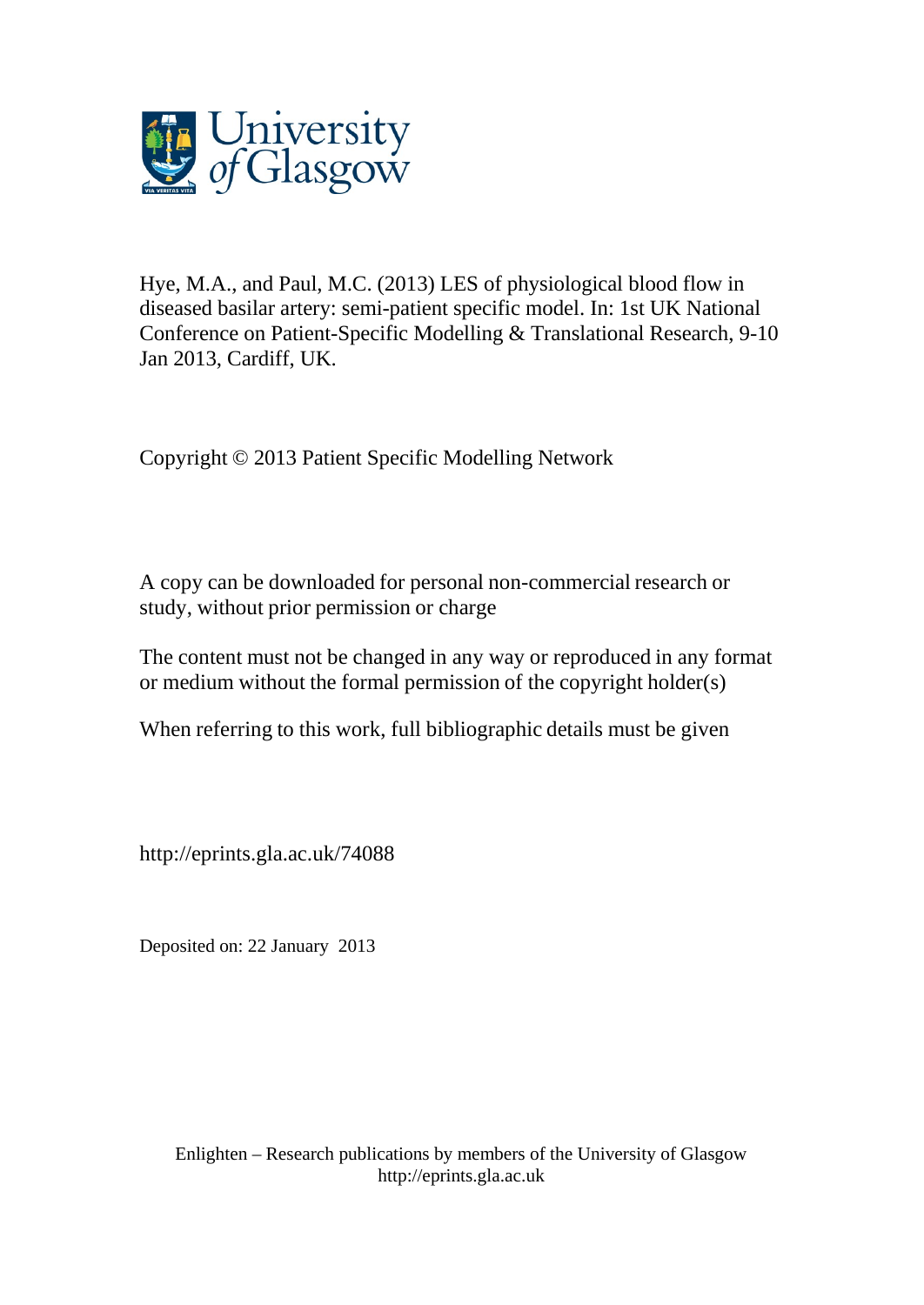9-10 January 2013, Cardiff, Wales, UK

### LES of Physiological Blood Flow in Diseased Basilar Artery: Semi-Patient Specific Model

#### Md Abdul Hye and Manosh C. Paul?

Systems, Power & Energy, School of Engineering, University of Glasgow, UK ?E-mail: Manosh.Paul@glasgow.ac.uk

#### **SUMMARY**

Large Eddy Simulation (LES) is applied to study physiological pulsatile spiral and non-spiral blood flow through a model of an irregular stenosis with an adjacent post-stenotic fusiform irregular aneurysm in basilar artery. The stenosis and the aneurysm are of 75% area reduction and 126% area enlargement, respectively, at their centres [1]. Numerical results of various important physical quantities are presented to particularly investigate the transition-to-turbulence nature of the pulsatile flow with their relevant clinical implications.

Key Words: *LES, arteriosclerosis, blood flow, turbulence, wall shear stress, aneurysm.*

## 1 INTRODUCTION

Atherosclerotic artery rarely has both stenosis and aneurysm in the same arterial segment. Until recently no reports on intracranial stenoses associated with adjacent aneurysms have been found [1]. In *et al* [1] reported the existence of a severe stenosis with an adjacent (pre-stenotic 'saccular' or post-stenotic 'fusiform') aneurysm in basilar artery. They defined a 'saccular' aneurysm as an aneurysm which has a smooth berry-shaped body and a neck; and an 'atherosclerotic fusiform' aneurysm as an aneurysm having a dilated arterial segment without definite neck formation.

Aneurysm has the potential for rupture of the vessel wall, which may lead to haemorrhage, complications to local organ function, and even death as aneurysm ruptures have high mortality and morbidity rates [2]. Hence, like severe stenosis, aneurysm could prove fatal if left without taking any therapeutic measures. The objective of this work is to study the transient blood flow through a semi-patient specific model of an arterial stenosis with an adjacent (post-stenotic) aneurysm in the same arterial segment giving particular focus on the relevant pathophysiology associated with the cardiovascular diseases.

# 2 NUMERICAL MODELLING AND RESULTS

Figure 1(a) depicts the model geometry resembling a section of basilar artery with stenosis and aneurysm. The diameter of the undiseased section of the model is taken as  $D = 8$  mm [3]. The stenosis is centred at  $z = 0$  and of length 2D while the adjacent aneurysm is taken of length  $= 4D$  and centred at  $z = 3D$ . The cross-sections of both the stenosis and aneurysm are shifted a maximum of  $0.25$  mm randomly to either x or y-direction (positive or negative) to generate the irregular shape with a cosine function. Governing equations of flow are solved by LES [4] with physiological and pressure pulses employed at the inlet and outlet, respectively. Spiral velocity